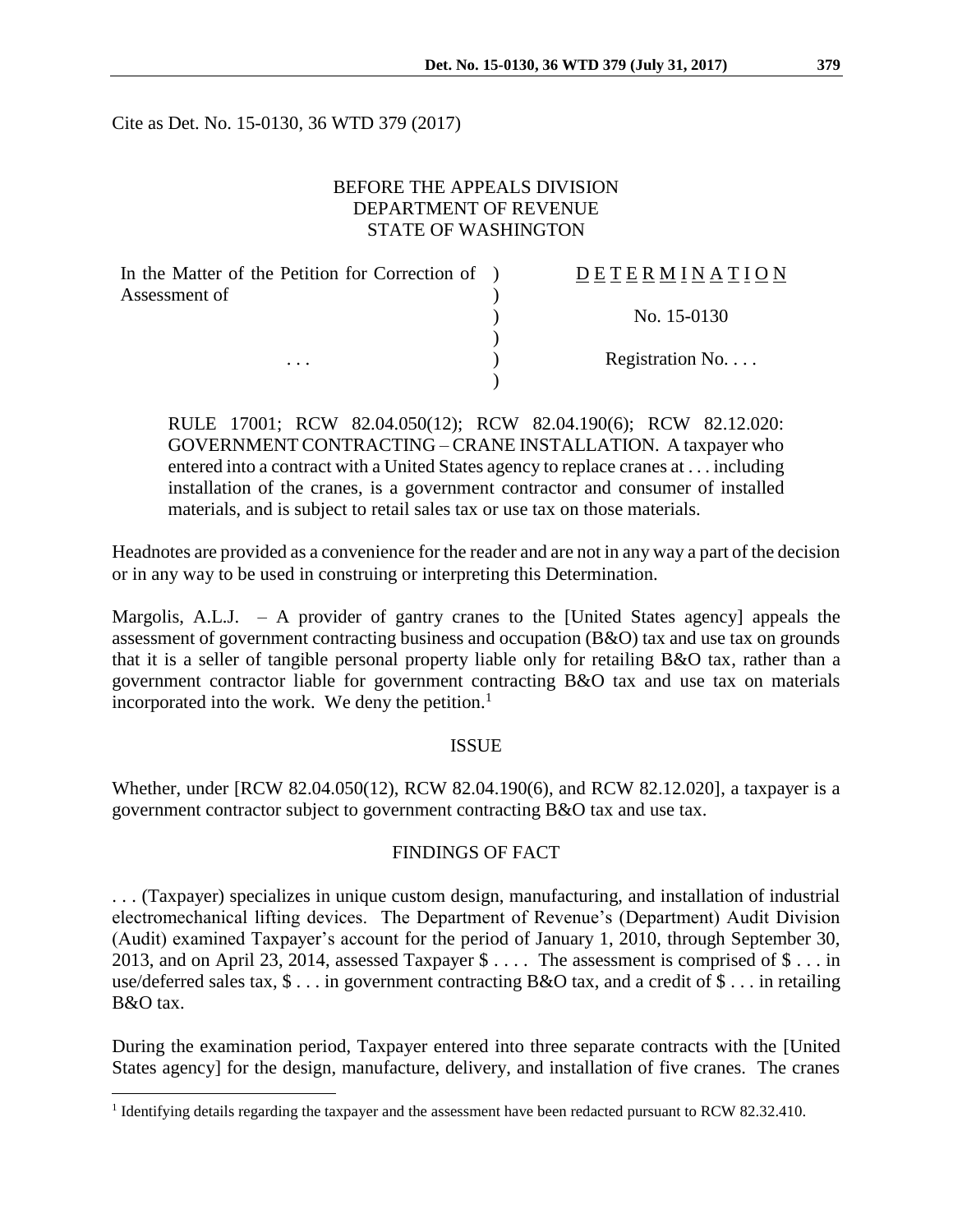were manufactured at Taxpayer's facility and then delivered to the construction sites for reassembly. Taxpayer was required to remove the existing cranes upon completion of the installation. The three contracts are summarized below:

Contract No.  $[1]$  – Two 130-ton capacity gantry cranes: one for use at ..., and one for use at ... . These types of cranes are used on. . . . They are able to traverse . . . on rails.

Contract No.  $[2]$  – Two 10-ton capacity gantry cranes for use at . . . – one for use . . . , Washington ..., and one for use [out-of-state]. These cranes are used in the operation and maintenance .... They are able to traverse . . . on rails.

Contract No.  $[3]$  – One 130-ton capacity gantry crane for use at .... This crane is similar in design and function to the cranes in [Contract No. 1].

Audit considered whether Taxpayer was engaged in . . . installation activity in determining that Taxpayer was engaged in government contracting. Taxpayer provided a copy of Contract No. [1], which details 3 contract line numbers (CLINs) for each crane as requirements. The CLINs are comprised of: 1. design, manufacturing, and delivery of the cranes; 2. installation of the new cranes; and, 3. removal of the existing cranes. Audit found that separation of the installation requirement from the delivery component indicates that installation is a . . . activity. Audit's Detail of Differences, Page 4. On appeal, Taxpayer explains that design, manufacturing, and delivery of the cranes comprises most of the contract value  $(\$\ldots)$  as opposed to installation  $(\$\ldots)$  and removal (\$ . . . ), and asserts that any services provided incident to the sale are de minimis and should not be the basis for classifying the contract for B&O tax purposes. Taxpayer's Supplemental Brief, Pages 7-8.

Audit also noted that the contract requires specific load testing procedures to be completed prior to [United States agency] acceptance, and examined Taxpayer's breakdown of the working days required for each stage of the on-site work at . . . . The activities include offloading and receiving, mechanical and electrical reassembly, electrical check out, commissioning, load testing, and acceptance. Audit's Detail of Differences, Page 4. Forty-two working days were required in total for on-site activities, which Audit found suggests that installation required far more time and effort than mere delivery. *Id*. On appeal, Taxpayer explains that this is a miniscule part of the overall contract, which may take up to 96 weeks, and should not determine the classification of the contract. Taxpayer's Supplemental Brief, Page 8.

Audit found that Taxpayer was engaged in government contracting, and assessed government contracting B&O tax on gross billings and use/deferred sales tax on installed materials. Taxpayer asserts that it was making retail sales of tangible personal property and is only subject to retailing B&O tax.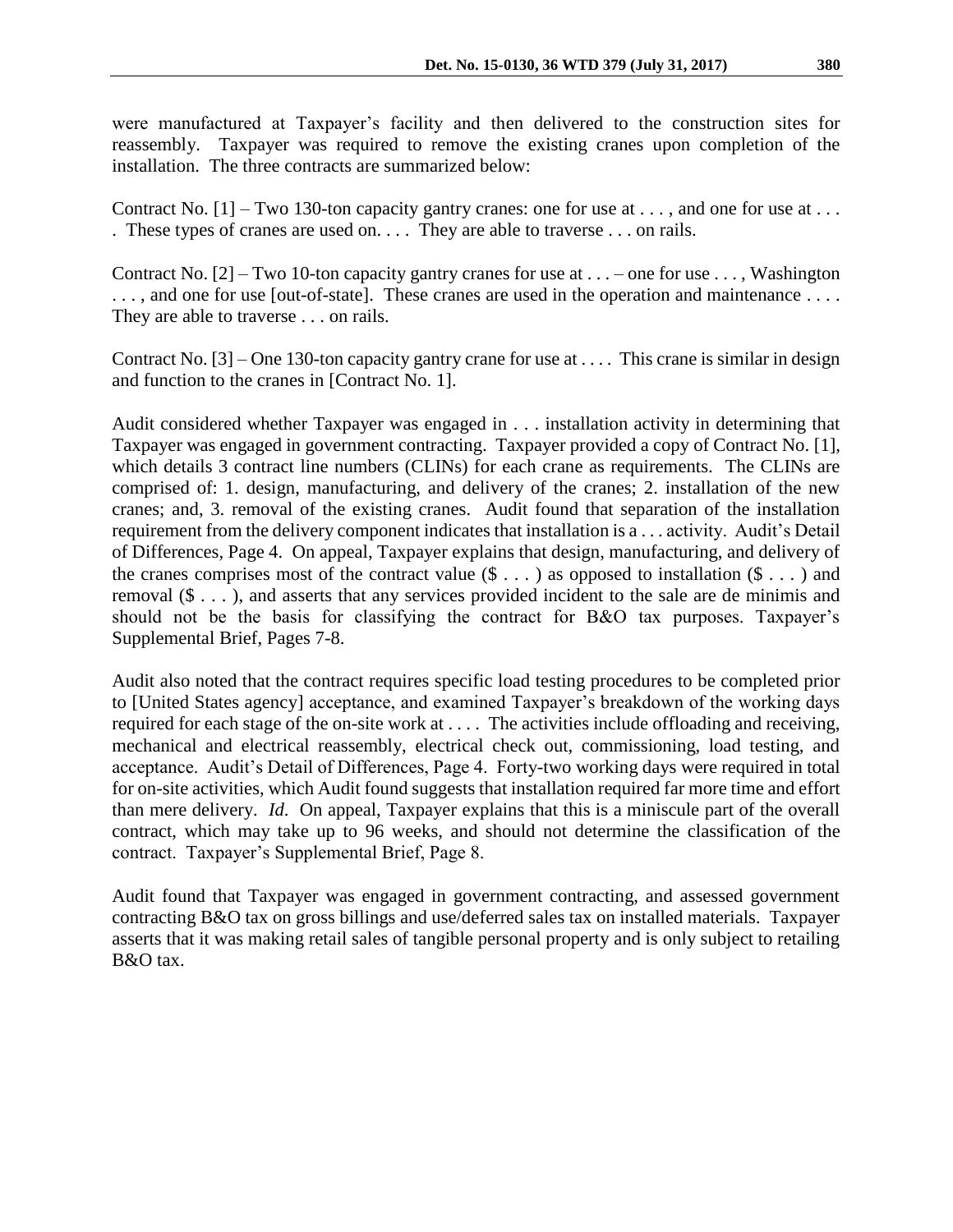Under Washington law, most prime contractors are liable for retailing B&O tax and must collect retail sales tax from their customers based on the gross contract price. RCW 82.04.050, RCW 82.04.250; WAC 458-20-170 (Rule 170).

However, amounts derived from constructing or improving buildings or other structures, including installing tangible personal property, [on real property] of or for the United States or its instrumentalities, are taxable under the government contracting classification of the B&O tax. RCW 82.04.280(1)(g); RCW 82.04.190(6); Rule 17001(3). Further, RCW 82.04.050(12) excludes government contracting from the definition of "retail sale" as follows, in pertinent part:

The term [retail sale] does not include the sale of or charge made for labor and services rendered in respect to the constructing, repairing, decorating, or improving of new or existing buildings or other structures under, upon, or above real property of or for the United States [or] any instrumentality thereof . . . including the installing, or attaching of any article of tangible personal property therein or thereto, whether or not such personal property becomes a part of the realty by virtue of installation.

RCW 82.04.190(6), in turn, includes government contractors within the definition of consumers and, as a consequence, government contractors must pay retail sales or use tax on materials used in completing the contract. *See also* Rule 17001; Det. No. 00-029, 19 WTD 714 (2000).<sup>2</sup> RCW 82.04.190(6) provides:

Any person engaged in the business of constructing, repairing, decorating, or improving new or existing buildings or other structures under, upon, or above real property of or for the United States [or] any instrumentality thereof . . . including the installing [or] attaching of any article of tangible personal property therein or thereto, whether or not such personal property becomes a part of the realty by virtue of installation . . . Any such person is a consumer within the meaning of this subsection in respect to tangible personal property incorporated into, installed in, or attached to such building or other structure by such person . . . .

The use tax is imposed for the privilege of using within this state as a consumer any articles of tangible personal property manufactured by the user. RCW 82.12.020(1)(a), RCW 82.12.020(2). The tax applies upon the value of all materials, equipment, and other tangible personal property purchased at retail, acquired as a bailee or donee, or manufactured or produced by the contractor for commercial or industrial use in performing government contracting, and upon which no retail sales tax has been paid by the contractor, its bailor or donor. Rule 17001(7).

 $\overline{a}$ 

<sup>2</sup> 19 WTD 714, 716 explains the rationale for the statutory framework as follows (footnote omitted):

In order to receive some retail sales or use tax revenues from federal government contracting activity, Washington developed a statutory framework whereby federal government contractors pay sales or use tax on materials used in completing the contract. The sales or use tax becomes part of the cost of the project and is passed on to the United States in the contract price, thus allowing the state to collect some state tax on federal government contracts without directly taxing the United States. That procedure was sustained by the United States Supreme Court in *Washington v. United States*, 460 U.S. 536 (1983).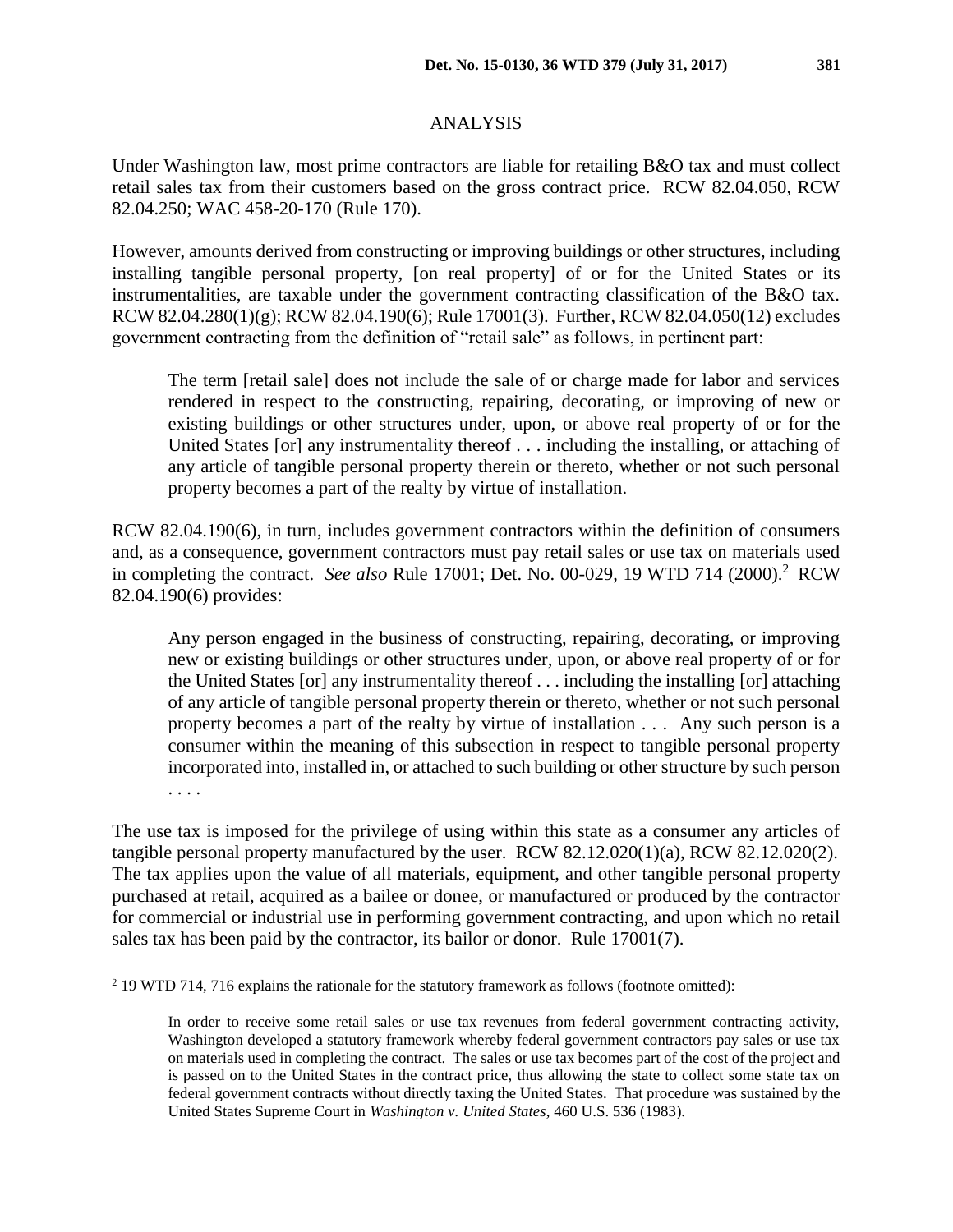In ascertaining the meaning of undefined statutory terms, courts frequently resort to dictionaries. *Codd v. Stevens Pass, Inc*., 45 Wn. App. 393, 399, 725 P.2d 1008 (1986)(citing *State ex rel. Graham v. Northshore School District 417*, 99 Wn.2d 232, 244, 662 P.2d 38 (1983)). Washington courts use Webster's Third New International Dictionary in the absence of other authority. *State v. Glas*, 106 Wn. App. 895, 905, 27 P.3d 216 (2001), *rev'd on other grounds*, 147 Wn.2d 410 (2002).

### *Webster's Third New International Dictionary*, 1171 (1993) defines "install" as:

3: to set up for use or service <the electrician ~ed the new fixtures> <had gas heating ~ed>

In this case, the contract contains specific load testing procedures to be completed prior to [United States agency's] acceptance of the crane, and on-site work includes mechanical and electrical reassembly, commissioning, and load testing. This shows that Taxpayer is responsible for the set up for use or service, and thus the installation of the cranes. We find no grounds for comparing installation and material costs in determining whether Taxpayer was engaged in the business of installing the cranes. *See* 19 WTD 714, 717.

Taxpayer argues that it is not a consumer because the cranes at issue are not made part of the realty. However, "consumer" includes "[a]ny person engaged in the business of . . . improving ... existing . . . structures . . . upon . . . real property . . . including the installing or attaching any article of tangible personal property . . . whether or not it becomes part of the realty." RCW 82.04.190(6). Taxpayer is not merely engaged in the manufacture and sale of cranes. Taxpayer is "improving" the . . . per RCW 82.04.190(6). Further, because Taxpayer is responsible for installing the cranes, it is also a consumer by virtue of the phrase "including the installing or attaching any article of tangible personal property." In conclusion, because Taxpayer entered into a contract with [United States agency] to replace the cranes at the . . . , including installation of the cranes, it is a government contractor and consumer of installed materials, and is subject to retail sales tax or use tax on those materials.<sup>3</sup>

Our holding in this matter is consistent with the *Washington v. United States*, 460 U.S. 536 (1983) decision, [in which the Supreme Court upheld Washington's assessment of use tax on government contractors. As the court recognized, in] a nonfederal contract, the consumer would be required to pay retail sales tax on all materials installed on the job, even if not permanently installed and labor costs were minor in relation to material costs, and on all labor and overhead costs. [But in] the context of a federal government contract, even if labor costs were minor in relation to material costs and installation was not permanent, the tax is still measured by "a lesser amount than the tax on nonfederal projects because the contractor's labor costs and markup are not included in the tax base." *Washington*, 460 U.S. at 540 (1983).

 $\overline{a}$ 

<sup>3</sup> Although unpublished court decisions are not precedent (RCW 2.06.040), we note that in *APL Ltd. v. Dep't of Revenue*, 180 Wn.App. 1016, 2014 WL 1289567 (Div. 1), the court considered whether cranes constitute fixtures or personal property. The Court quoted *Union Elevator & Warehouse Co., Inc. v. Dep't of Transp.*, 144 Wn. App. 593, 603 (2008), which stated that "[i]t is well recognized that determining what constitutes a fixture as opposed to personal property is a difficult task that depends on the particular facts of the case." We find that there is not sufficient evidence in the record to make this determination, but even if the cranes are personal property, this is not grounds for holding that Taxpayer is not engaged in government contracting and is not subject to use tax on materials.